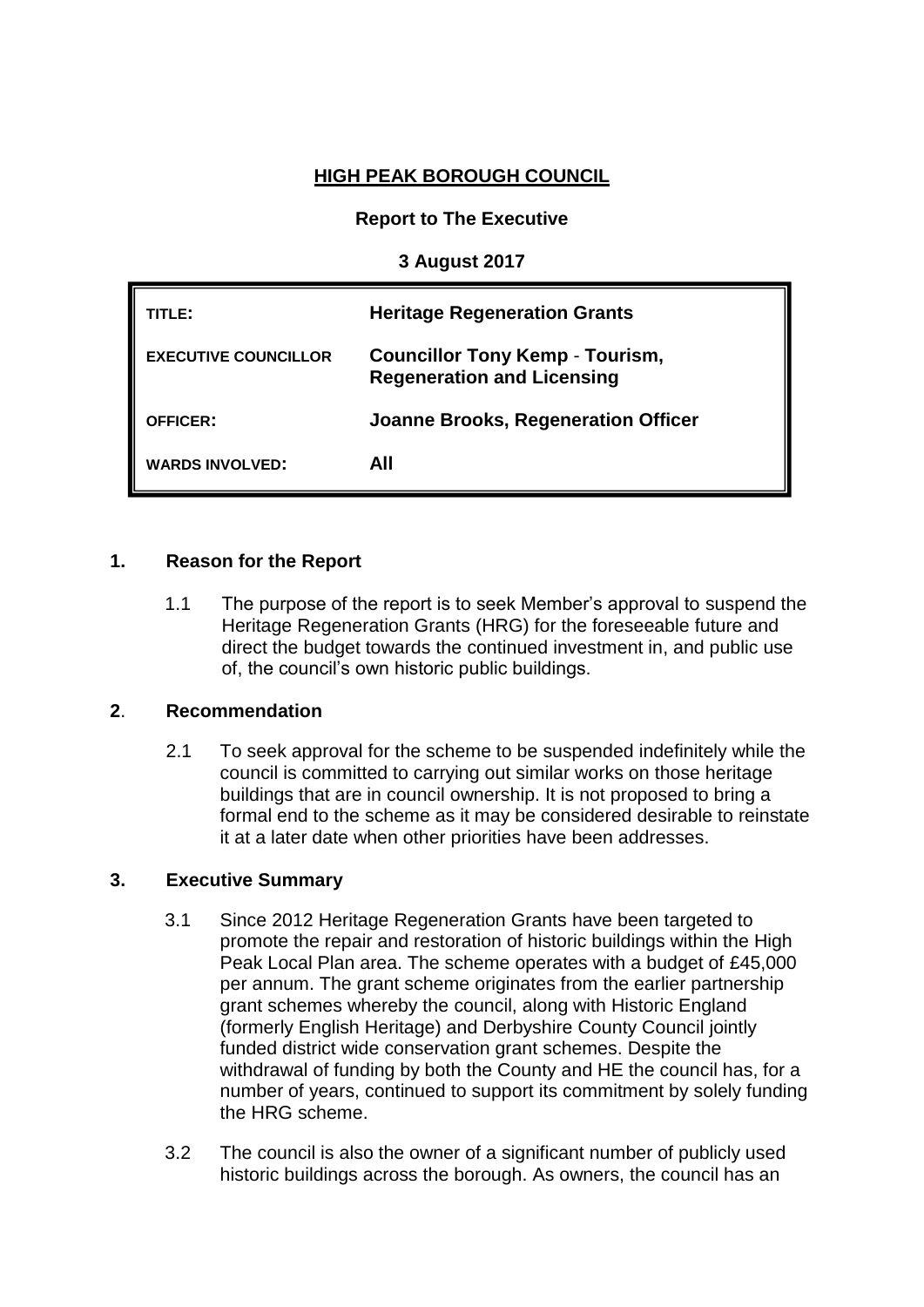obligation to invest in their ongoing repair and restoration to enable continued public use. The council is committed to ensure that these buildings remain in good condition and is currently spending £2.9m on major structural repairs to the Octagon at Pavilion Gardens. In the future, the council will have to consider and take into account further discussions regarding the future of Glossop Halls.

3.3 Although it is recognised that the HRG scheme has promoted a number of exemplary historic building repair and restoration projects since its inception, it is also considered that, by suspending it, these funds can be directed towards the continued and future investment in the council's own historic buildings. This has the benefit of providing a more strategic framework for targeting monies, rather than spreading these thinly and on a more ad hoc basis.

## **4. How this report links to Corporate Priorities**

- 4.1 This report concerns publicly funding the restoration and repair of historic properties that are owned by the council. This, in turn, is related to the Council's corporate aim 3:
	- To support Economic Development & Regeneration measured by sustainable town and rural communities.

## **5**. **Options and Analysis**

- 5.1 **Option 1** Approve the report's recommendation to discontinue the HRG for the immediate future and to use the budget of £45,000 per annum towards investing in the council's own historic building stock that is held in trust for future generations. **Recommended**
- 5.2 **Option 2** Not approve the report's recommendation and continue with the HRG. Whilst this would potentially secure a number of further restoration and repair projects, these would be district wide and lack the focus of being targeted more strategically towards key heritage council owned buildings. **Not recommended.**

## 6. **Implications**

6.1 Community Safety - (Crime and Disorder Act 1998)

No implications

6.2 Workforce

No implications

6.3 Equality and Diversity/Equality Impact Assessment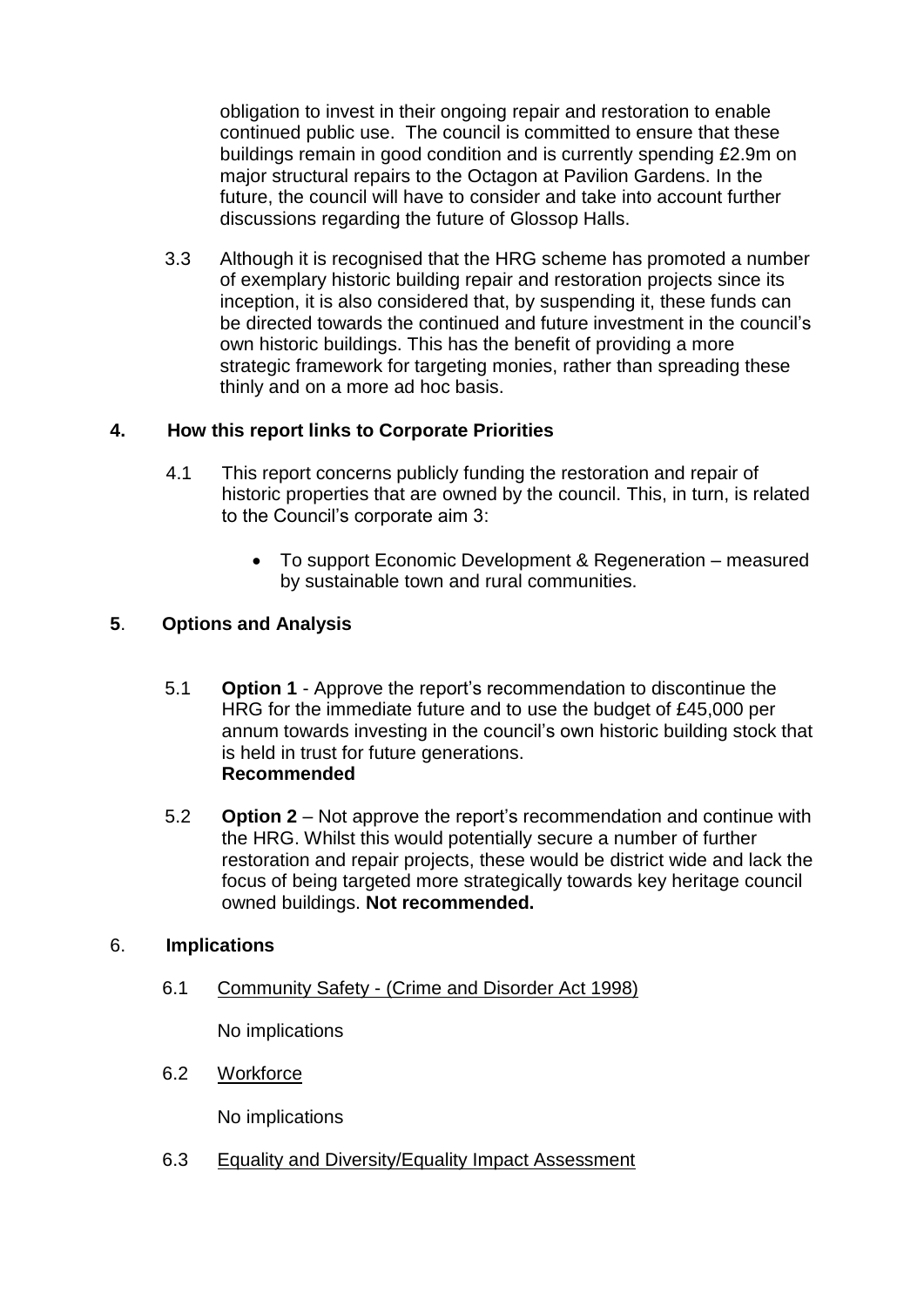This report has been prepared in accordance with the Council's Diversity and Equality Policies.

#### 6.4 Financial Considerations

There are allocations within the capital programme for the Heritage Regeneration Grant scheme.

6.5 Legal

Local authorities are empowered to give grants towards improvements in conservation areas under Section 57 of the Planning (Listed Buildings and Conservation Areas) Act 1990. The Act confers a discretionary power rather than a mandatory duty and the council can decide not to provide grants by exercising its discretion. Any impact on potential grant recipients should be considered as part of the proposal to suspend the heritage grant scheme.

#### 6.6 Sustainability

Repairing and restoring council owned historic buildings for the use of this and future generations, is a sustainable activity.

6.7 Internal and External Consultation

No implications.

6.8 Risk Assessment

No implications.

## Dai Larner **Executive Director (Place)**

| <b>Web Links and</b>         | Location                  | <b>Contact details</b> |
|------------------------------|---------------------------|------------------------|
| <b>Background Papers</b>     |                           |                        |
| Heritage Regeneration Grants | Files held electronically | Joanne Brooks ext 3654 |

### 7. **Background and Detail**

7.1 The HRG scheme has operated since 2012 with an annual budget of £45,000. Since its commencement, it has offered £161,471 in grants aid towards 20 properties, contributing to a total investment of £339,468 towards the repair and restoration of historic buildings across the borough. However, over the last couple of years Officers have